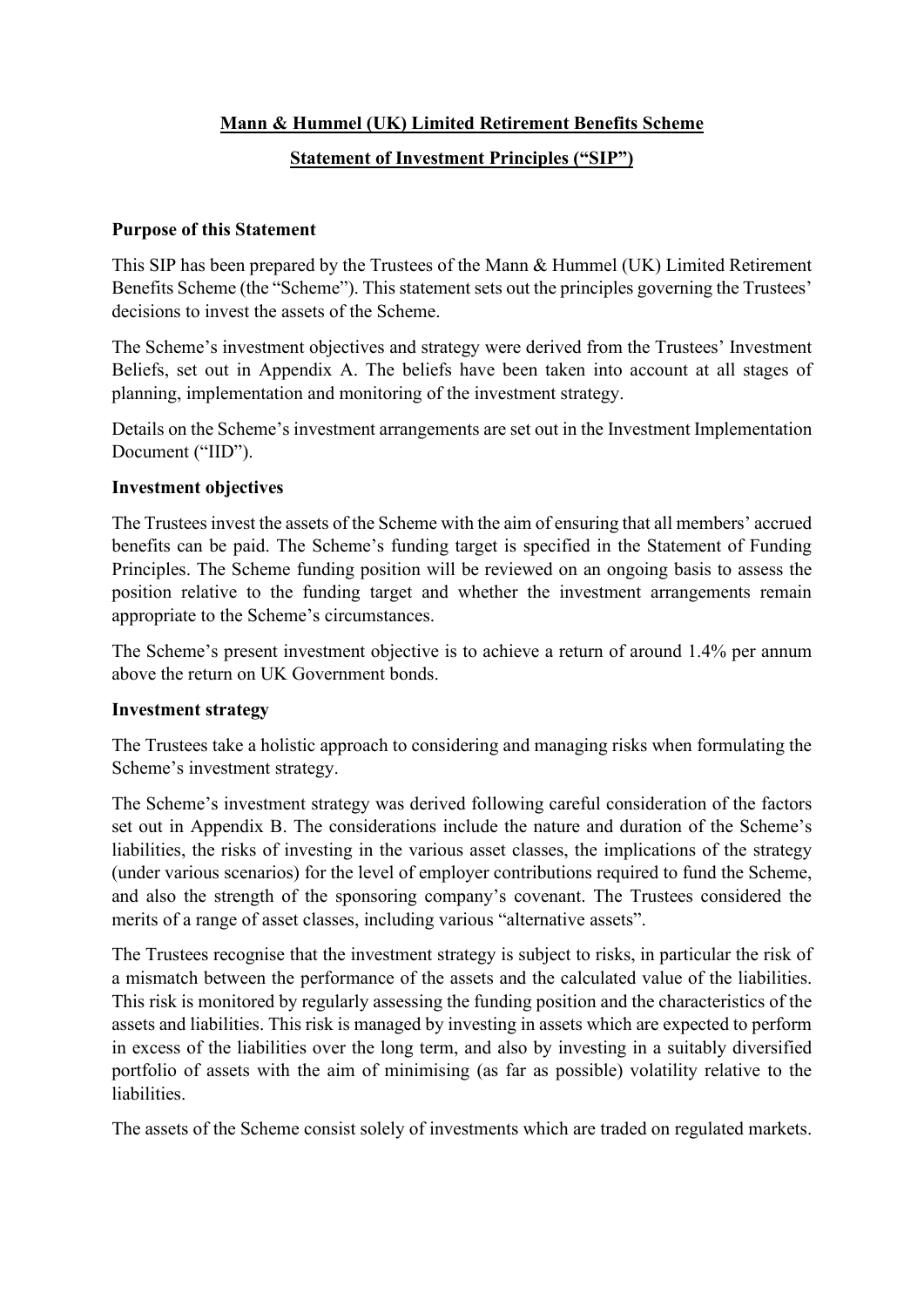## **Investment Management Arrangements**

The investments are made through a platform provider. With advice, the Trustees will select underlying funds from the platform to implement the chosen strategy. The platform provider will be responsible for:

- Investing in the chosen underlying funds in the proportions agreed by the Trustees, adjusted as necessary from time to time;
- Providing the Trustees with quarterly performance reports and asset valuations;
- Providing any initial asset transition plan for the investment consultant to review; and
- Asset rebalancing and meeting cashflow requirements, when required.

The Trustees have selected several funds on the platform in which to invest the underlying assets of the Scheme as listed in the IID. The investment managers and platform provider are regulated under the Financial Services and Markets Act 2000.

All decisions about the day-to-day management of the assets have been delegated to the investment managers via the platform provider. The delegation includes decisions about:

- Selection, retention and realisation of investments including taking into account all financially material considerations in making these decisions;
- The exercise of rights (including voting rights) attaching to the investments;
- Undertaking engagement activities with investee companies and other stakeholders, where appropriate.

The Trustees take investment managers' policies into account when selecting and monitoring managers. The Trustees also take into account the performance targets the investment managers are evaluated on. The investment managers are expected to exercise their powers of investment with a view to giving effect to the principles contained within this statement, so far as reasonably practicable.

The platform provider's and investment managers' remuneration is based upon a percentage value of the assets under management.

As the Scheme's assets are invested in pooled vehicles, the custody of the holdings is arranged by the underlying investment managers.

## **Investment Manager Monitoring and Engagement**

The Trustee monitor and engage with the Scheme's investment managers and other stakeholders on a variety of issues. Below is a summary of the areas covered and how the Trustees seek to engage on these matters with investment managers.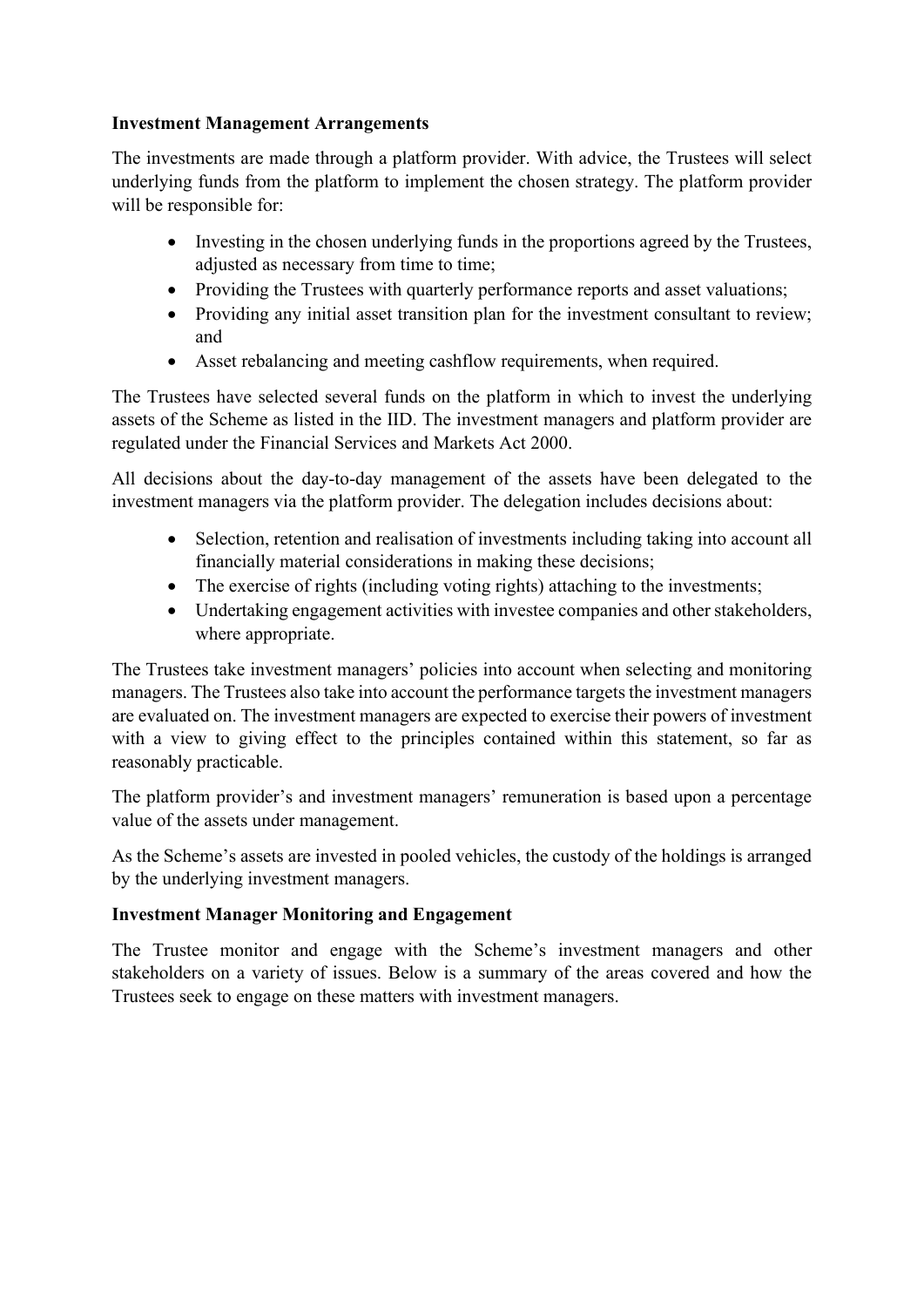| <b>Areas for</b> | <b>Method for monitoring and</b>  | <b>Circumstances for additional</b> |
|------------------|-----------------------------------|-------------------------------------|
| engagement       | engagement                        | monitoring and engagement           |
| Performance,     | The Trustees receive regular      | There are significant changes made  |
| Strategy and     | performance reports which detail  | to the investment strategy.         |
| <b>Risk</b>      | information on the underlying     |                                     |
|                  | investments' performance and      |                                     |
|                  | strategy, which are considered at |                                     |
|                  | the relevant Trustees' meeting.   |                                     |
| Environmental,   | The Trustees receive information  | The manager has not acted in        |
| Social,          | from their investment advisers on | accordance with their policies and  |
| Corporate        | the investment managers'          | frameworks.                         |
| Governance       | approaches to engagement.         |                                     |
| factors and the  |                                   |                                     |
| exercising of    |                                   |                                     |
| rights           |                                   |                                     |

Through the engagement described above, the Trustees will work with the platform provider to improve their alignment with the above policies.

## **Employer-related investments**

The policy of the Trustees is to not hold any employer-related investments as defined in the Pensions Act 1995 and the Occupational Pension Schemes (Investment) Regulations 2005 except where the Scheme invests in collective investment Schemes that may hold employerrelated investments. In this case, the total exposure to employer-related investments will not exceed 5% of the Scheme's total asset value. The Trustees will monitor this on an ongoing basis to ensure compliance.

## **Direct investments**

Direct investments, as defined by the Pensions Act 1995, are products purchased without delegation to an investment manager through a written contract. When selecting and reviewing any direct investments, the Trustees will obtain appropriate written advice from its investment advisers.

## **Governance**

The Trustees of the Scheme make all major strategic decisions including, but not limited to, the Scheme's asset allocation and the appointment and termination of investment managers and platform providers.

When making such decisions, and when appropriate, the Trustees take proper written advice. The Trustees' investment advisers, Isio, are qualified by their ability in, and practical experience, of financial matters, and have the appropriate knowledge and experience. The investment advisers' remuneration may be a fixed fee or based on time worked, as negotiated by the Trustees in the interests of obtaining best value for the Scheme.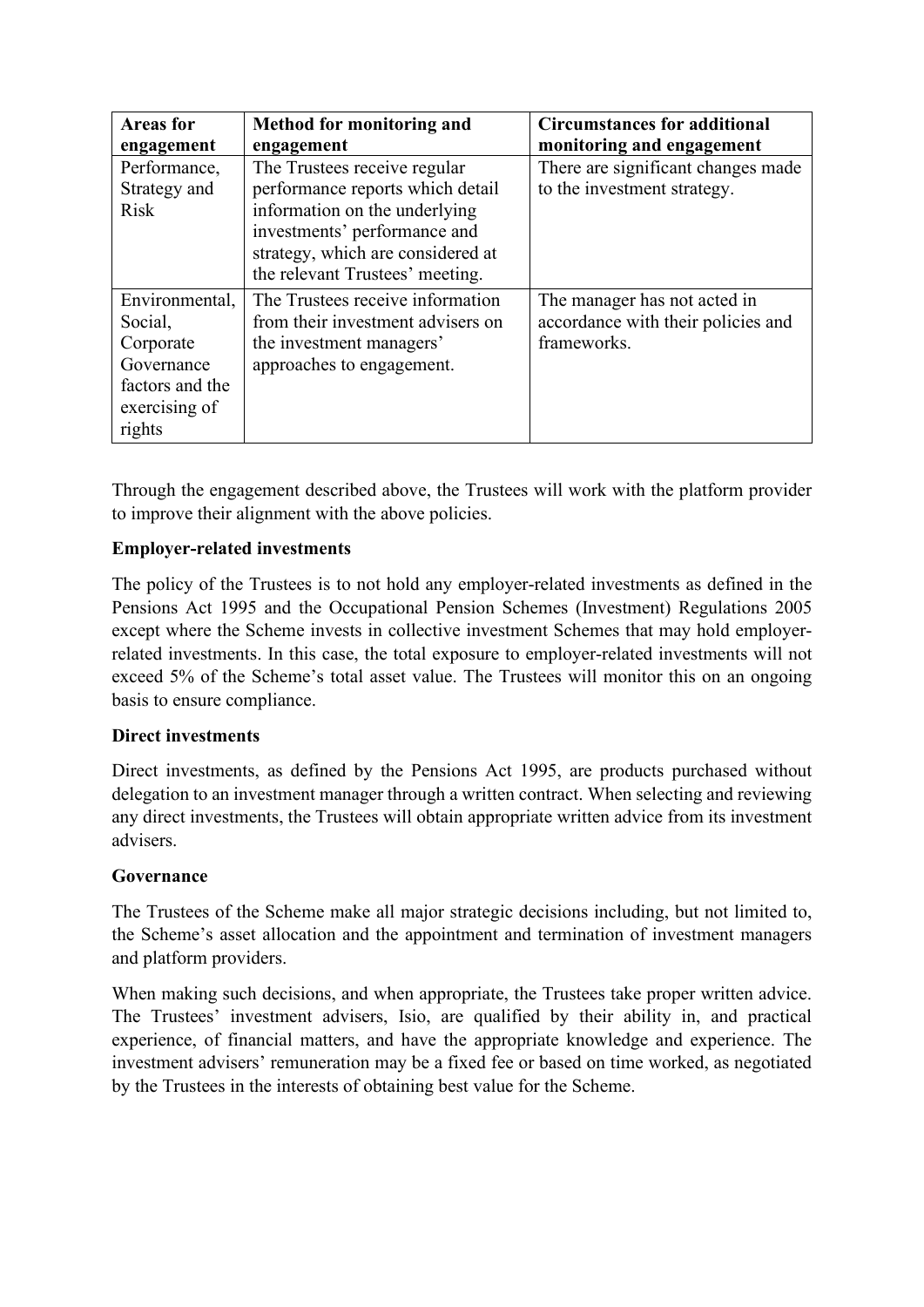## **Compliance**

This Statement has been prepared in compliance with the Pensions Act 1995, the Pensions Act 2004, and the Occupational Pension Funds (Investment) Regulations 2005. Before preparing or subsequently revising this Statement, the Trustees consulted the sponsoring company and took appropriate written advice. The Statement is reviewed at least every three years, and without delay after any significant change in the investment arrangements.

**Approved by the Trustees of the Mann + Hummell (UK) Ltd Retirement Benefits Plan**

**Date:** 28 September 2020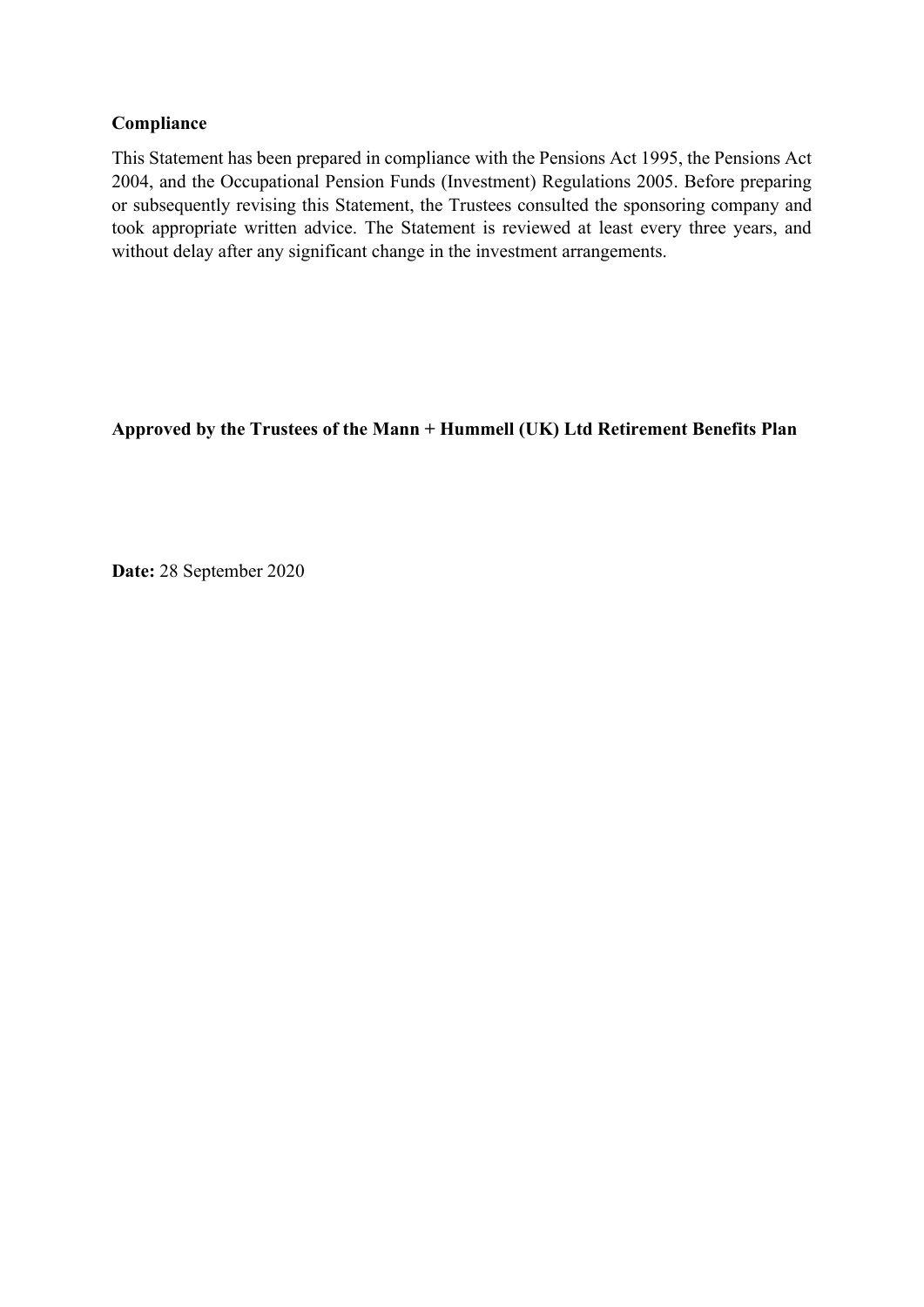## **Appendix A – Investment Beliefs**

## **1. Investment strategy is the most important decision and should be based on clear objectives**

Our long-term goal is to generate returns required to fund our members' current and future pensions.

Clear objectives are at the heart of our investment strategy. Risk tolerance, return requirement and time frame are our central considerations.

Our strategy should aim to achieve the objectives with a high degree of confidence across a range of possible economic scenarios.

## **2. There is more to robust portfolio construction than diversification alone**

Excessive diversification can introduce inefficiency, cost, and fail to protect our portfolio in a downturn.

*Pay-off profile of assets:* We tailor the expected pay-off profile of the Scheme's investments around our required objectives.

*True diversification***:** We optimise true diversification of underlying risk drivers.

## **3. We aim to select the most appropriate opportunities in the market**

A strategy that buys the right asset, at a fair price, will serve us better than buying the wrong asset at a cheap price.

We consider the most appropriate potential market opportunities in order to help us achieve our long-term objectives.

## **4. A long-term mind-set can be used to enhance returns**

As a long-term investor we pursue incremental growth that rewards adherence to our strategic plan, rather than pursuing short term opportunities rewarding speculation.

We will mitigate or manage risks that we are not rewarded for.

Returns are more predictable over a longer time period, as risk is diversified across different economic cycles.

## **5. Excessive costs will erode performance**

An appealing investment opportunity can be wholly undermined by too high a cost base.

Passive management, where viable, is considered the default approach.

Active management is employed where value-add can be expected with confidence.

## **6. Good governance improves our decision making**

We continuously strive to enhance our knowledge of the investment opportunities and risks facing the Scheme.

We monitor the performance of our strategy and investment managers to improve our decision making.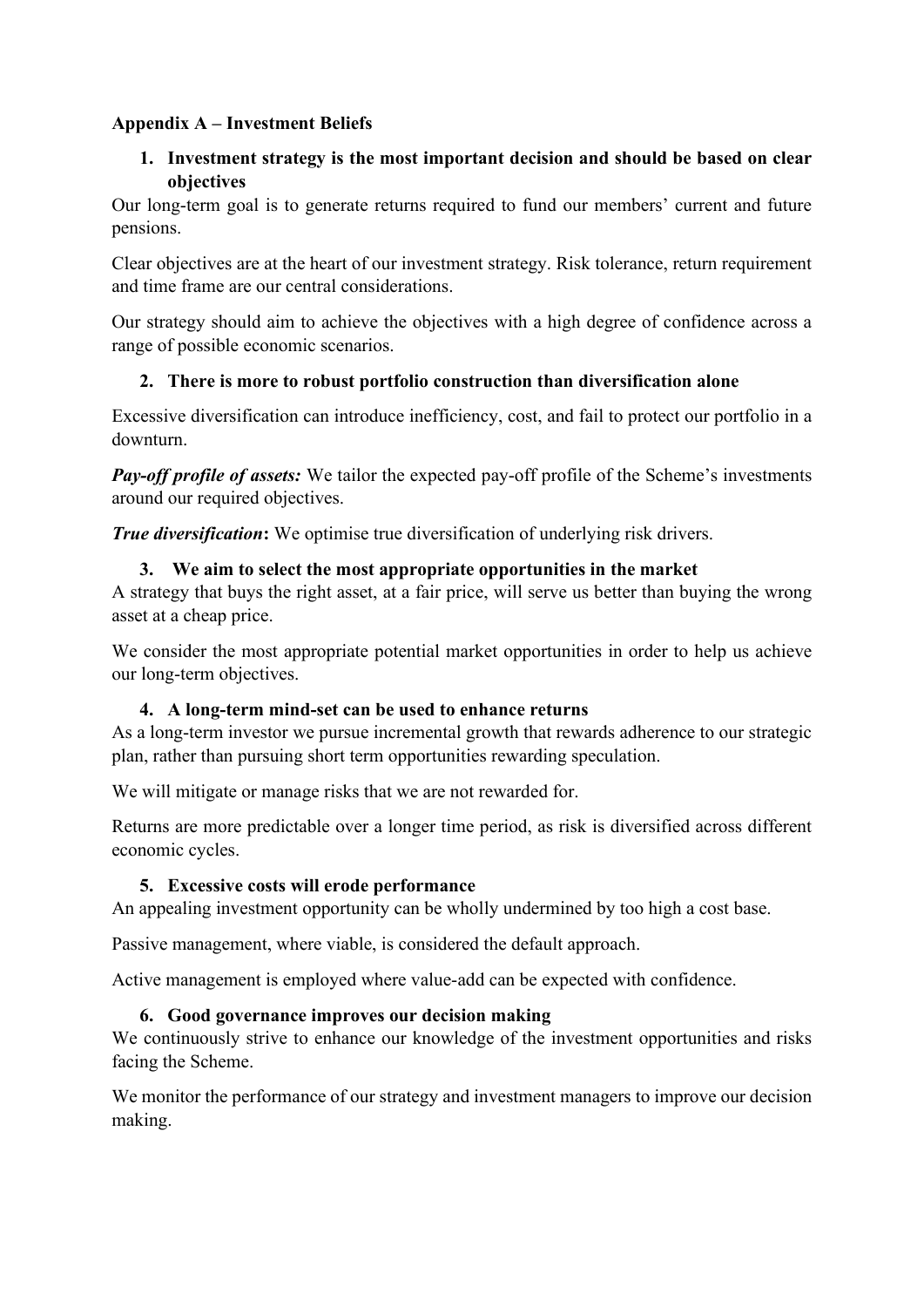## **7. Our investment process reflects our beliefs on responsible investing and Stewardship**

We believe that ESG factors can have an impact on the financial performance of our investments and therefore we consider environmental, social and corporate governance factors when selecting, monitoring and engaging in the investments we make.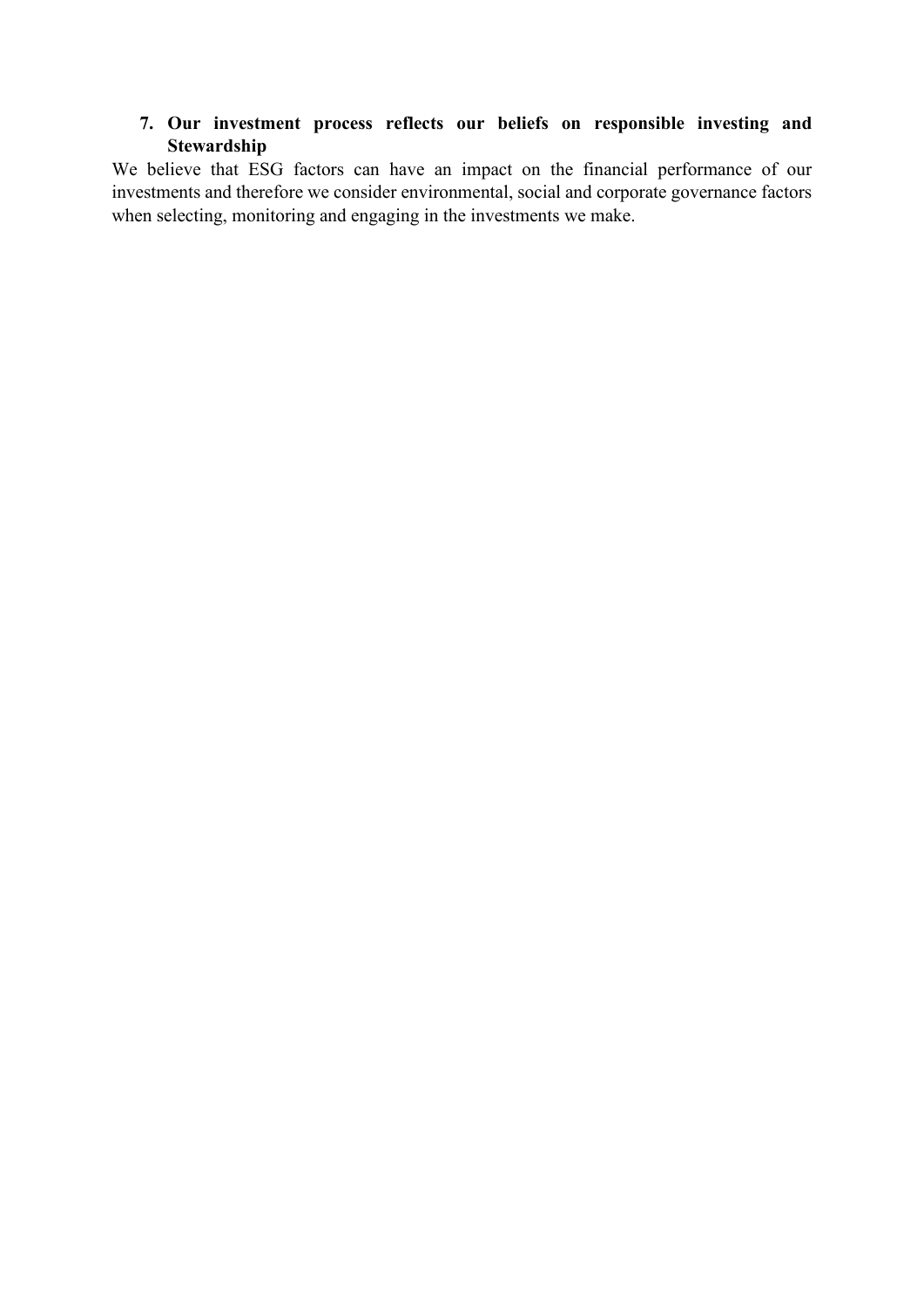## **Appendix B – Risks, Financially Material Considerations and Non-Financial matters**

A non-exhaustive list of risks and financially material considerations that the Trustees have considered and sought to manage is shown below.

The Trustees adopt an integrated risk management approach. The three key risks associated within this framework and how they are managed are stated below:

| <b>Risks</b> | <b>Definition</b>                                                                                                                   | <b>Policy</b>                                                                                                                                                                                                                                                                                        |
|--------------|-------------------------------------------------------------------------------------------------------------------------------------|------------------------------------------------------------------------------------------------------------------------------------------------------------------------------------------------------------------------------------------------------------------------------------------------------|
| Investment   | The risk that the Scheme's<br>position deteriorates due to<br>the assets underperforming.                                           | Selecting an investment objective<br>that is achievable and is<br>consistent with the Scheme's<br>funding basis and the sponsoring<br>company's covenant strength.<br>Investing in a diversified<br>portfolio of assets.                                                                             |
| Funding      | The extent to which there<br>are insufficient Scheme<br>assets available to cover<br>ongoing and future liability<br>cash flows.    | Funding risk is considered as part<br>of the investment strategy review<br>and the actuarial valuation.<br>The Trustees will agree an<br>appropriate basis in conjunction<br>with the investment strategy to<br>ensure an appropriate journey<br>plan is agreed to manage funding<br>risk over time. |
| Covenant     | The risk that the sponsoring<br>company becomes unable to<br>continue providing the<br>required financial support to<br>the Scheme. | When developing the Scheme's<br>investment and funding<br>objectives, the Trustees have<br>taken into account the strength of<br>the covenant ensuring the level of<br>risk the Scheme is exposed to is<br>at an appropriate level for the<br>covenant to support.                                   |

The Scheme is exposed to a number of underlying risks relating to the Scheme's investment strategy, these are summarised below:

| <b>Risk</b>    | <b>Definition</b>             | <b>Policy</b>                             |
|----------------|-------------------------------|-------------------------------------------|
| Interest rates | The risk of mismatch          | To broadly fully hedge these risks on the |
| and inflation  | between the value of the      | Technical Provisions basis through the    |
|                | Scheme assets and present     | LDI mandate.                              |
|                | value of liabilities from     |                                           |
|                | changes in interest rates and |                                           |
|                | inflation expectations.       |                                           |
| Liquidity      | Difficulties in raising       | To maintain a sufficient allocation to    |
|                | sufficient cash when          | liquid assets so that there is a prudent  |
|                | required without adversely    | buffer to, pay members' benefits as they  |
|                | impacting the fair market     | fall due (including transfer values) and  |
|                | value of the investment.      | provide collateral to the LDI manager.    |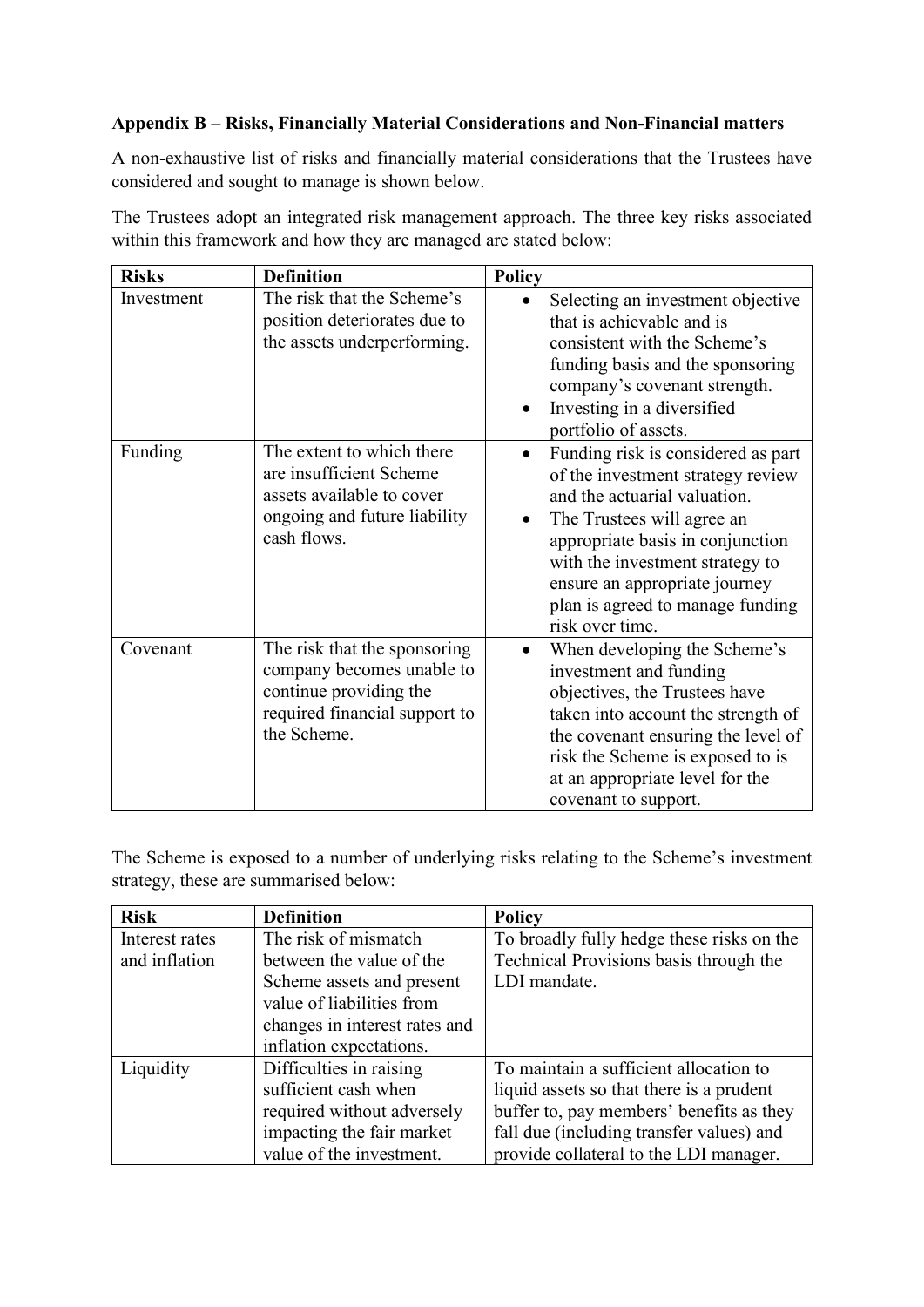| Market         | Experiencing losses due to<br>factors that affect the overall           | To remain appropriately diversified and<br>hedge away any unrewarded risks, where                                                                                                                            |
|----------------|-------------------------------------------------------------------------|--------------------------------------------------------------------------------------------------------------------------------------------------------------------------------------------------------------|
|                | performance of the financial<br>markets.                                | practicable.                                                                                                                                                                                                 |
| Credit         | Default on payments due as<br>part of a financial security<br>contract. | To appoint investment managers who<br>actively manage this risk by seeking to<br>invest only in debt securities where the<br>yield available sufficiently compensates<br>the Scheme for the risk of default. |
| Environmental, | Exposure to Environmental,                                              | ESG is taken into account as part of                                                                                                                                                                         |
| Social and     | Social and Governance                                                   | Isio's standard due diligence and                                                                                                                                                                            |
| Governance     | factors, including but not                                              | ongoing research and as such is a                                                                                                                                                                            |
|                | limited to climate change,                                              | consideration in the selection of the                                                                                                                                                                        |
|                | which can impact the                                                    | Scheme's platform provider.                                                                                                                                                                                  |
|                | performance of the                                                      |                                                                                                                                                                                                              |
|                | Scheme's investments.                                                   |                                                                                                                                                                                                              |
| Currency       | The potential impact for                                                | To invest in funds that hedge the                                                                                                                                                                            |
|                | adverse currency                                                        | majority of currency risk as far as                                                                                                                                                                          |
|                | movements to have an                                                    | practically possible.                                                                                                                                                                                        |
|                | impact on the Scheme's                                                  |                                                                                                                                                                                                              |
|                | investments.                                                            |                                                                                                                                                                                                              |
| Non-financial  | Any factor that is not                                                  | Non-financial matters are not taken into                                                                                                                                                                     |
|                | expected to have a financial                                            | account in the selection, retention or                                                                                                                                                                       |
|                | impact on the Scheme's                                                  | realisation of investments.                                                                                                                                                                                  |
|                | investments.                                                            |                                                                                                                                                                                                              |